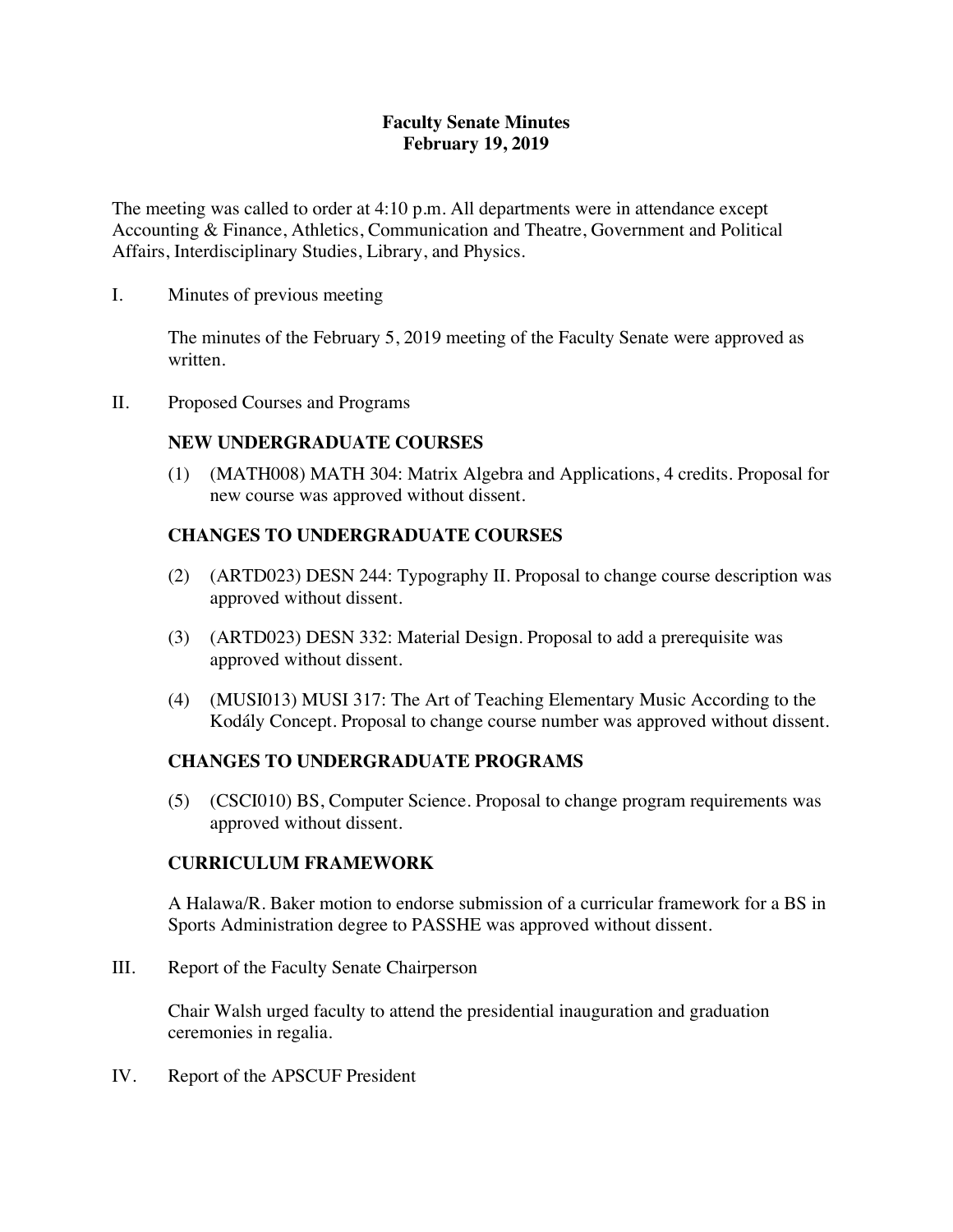President K. Smith announced a visit by President Mash to campus Tuesday, March 19, a bus to the PA Promise rally Wednesday, March 27, and a social for adjuncts March 5.

V. Report of the Student Government Association

None

VI. Report of the Graduate Student Association

None

VII. Report of the Administrative Officers

#### **Associate Provost**

Associate Provost Delle announced PASSHE approval of the BS Information Systems.

#### **Registrar**

Ms. Hutchinson noted 91% of fall freshmen and 83% of fall transfer students are enrolled for spring along with 89% of transfers admitted for spring. She reminded faculty to use Early Alert to report the last date of attendance for students who stop attending class.

VIII. Curricular Notices

### **NEW UNDERGRADUATE COURSES**

- (1) (PHIL008) PHIL 281: Business & Professional Ethics, 3 credits, G1, DL. Proposal for new course.
- (2) (WSSD019) WSSD 384: Contemporary Issues in Sport, 3 credits, W, DL. Proposal for new course.
- IX. Reports of the Faculty Senate Standing Committees

### **GERC**

Senator C. Smith noted that GERC is discussing review of the GenEd program and invited faculty to contact committee members with perspectives.

### **AOAC**

A report from Dr. Robyn Davis was shared announcing the spring luncheon scheduled for Thursday, March 28 with materials to be distributed in advance to support discussion.

### **Coop Ed**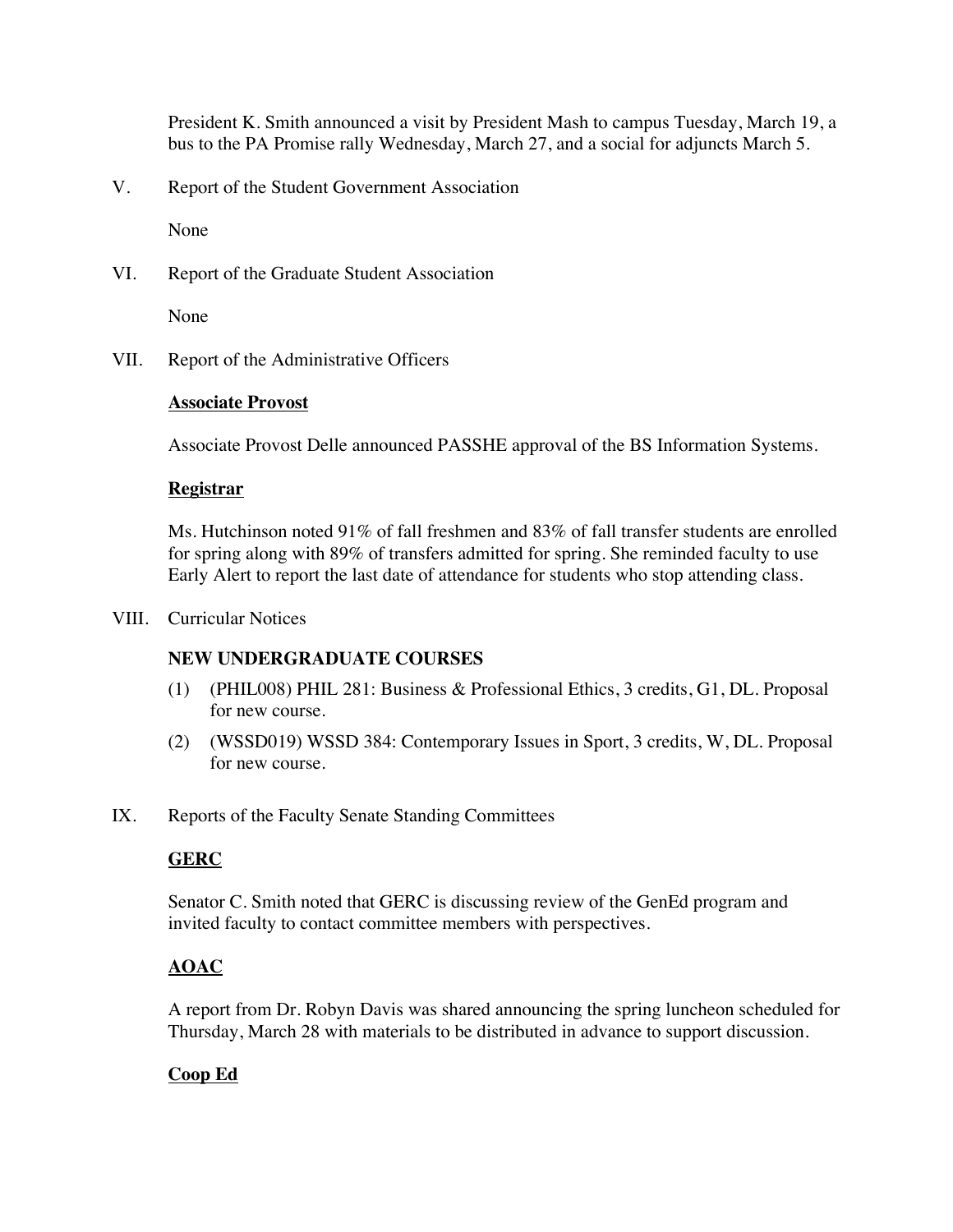A report from Dr. Robyn Davis was shared indicating upcoming events for internship information (March 19 and April 2), career week (February 25-28), practice interviews (March 4), and the job fair (March 27).

X. Reports of the Faculty Senate Special Committees

None

XI. Faculty Emeriti

None

XII. Elections

A Frankum/Dreon motion to elect Senator Kat Walsh as Chair, Senator Shaun Cook as Chair Pro Tempore, and Senators Jeri Robinson (fall) and Aimee Miller (spring) as Secretary for Faculty Senate in 2019-2020 was approved without dissent.

XIII. New Business

Senator J. Robinson reminded faculty of today's event with artist Amy Sherrold.

Meeting was adjourned at 4:47 p.m.

Respectfully Submitted,

Aimee L. Miller Faculty Senate Secretary

Action Summary:

The minutes of the February 5, 2019 meeting of the Faculty Senate were approved as written.

- (1) (MATH008) MATH 304: Matrix Algebra and Applications, 4 credits. Proposal for new course was approved without dissent.
- (2) (ARTD023) DESN 244: Typography II. Proposal to change course description was approved without dissent.
- (3) (ARTD023) DESN 332: Material Design. Proposal to add a prerequisite was approved without dissent.
- (4) (MUSI013) MUSI 317: The Art of Teaching Elementary Music According to the Kodály Concept. Proposal to change course number was approved without dissent.